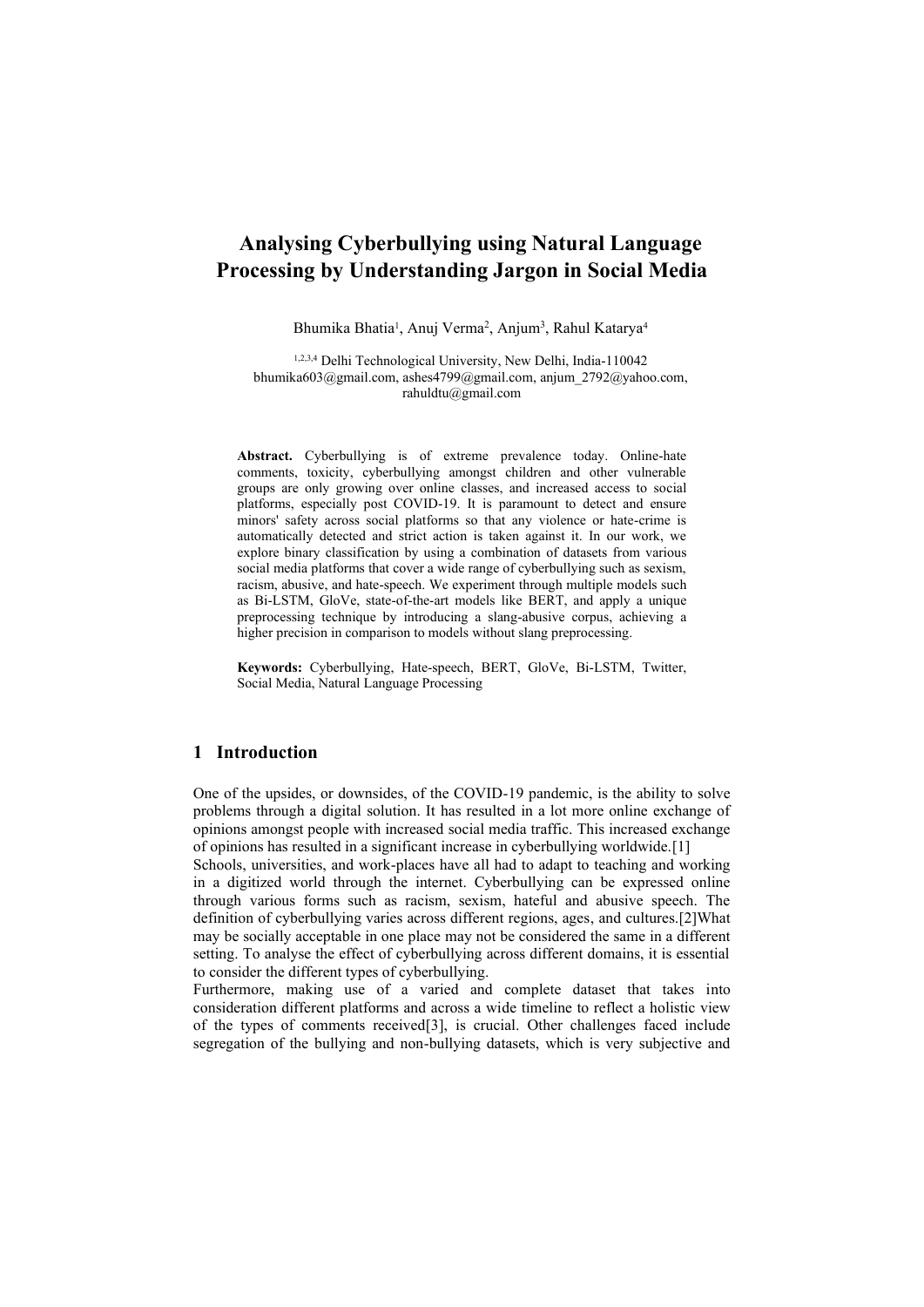can be prone to human-based annotation errors due to no clear boundary between the two classes, sarcasm, and human-error.

We tackle the task at hand by leveraging **multiple smaller datasets** that have classified different domains of cyberbullying individually and combine those to build a larger dataset. We place emphasis on the importance of building a dataset which can be used to build a **generalized model** that is capable of classifying bullying and normal speech.

Our focus relies on detecting the expression of the language used[4] in online platforms, more specifically, **slang terminology**, which can be difficult to interpret or may be neglected by such models. We handle pre-processing by introducing a novel slang-corpus and removing emojis and links, apart from the general pre-processing techniques followed by [5][6].

In our paper, we introduce a custom-built binary classification model architecture that comprises of Bi-LSTM layers with the use of pre-trained GloVe embeddings trained on a 27B Twitter corpus, as well as compare our performance to other state-of-the-art models such as BERT. Our unique introduction of slang-corpus and text expansion is also shown to improve our precision and accuracy.

In Section 2, we discuss the previous related work in this domain and the research gaps, and then build upon the existing body of work. In Section 3, we address our dataset collection, pre-processing, and the application of various deep neural network model architectures. In Section 4, we have shown our experiment results and graphs, analysing the best model for our evaluation. In Section 5 and 6, we discuss the limitations of our model, concluding the study and also providing a brief overview of future scope in this area.

### **2 Related Work**

A survey of related work done to detect cyberbullying using different techniques is presented, which extends the knowledge with the current work done in this area, providing computational motivation, especially, post COVID-19. Scholars and researchers have been struggling with the detection of cyberbullying due to the numerous categories within cyberbullying. With the addition of sarcasm, this task of detection becomes even more challenging.

Researchers used simple classifiers and hard-coded features in 2015-1017. In 2016, Waseem and Hovy[7] used a Logistic Regression model with character level features. In 2017, Davidson used Logistic Regression with word-level features, part-of-speech, sentiment, and some meta-data associated with tweets. These methods were inaccurate, and the user data (features) was not always available.

In 2017-2018[7], to reduce feature engineering overhead, neuronal models were proposed. For example, CNN with character and word level embeddings using logistic regression were applied in binary classification tasks. Park and Fung[8], in 2017, using the fine-tuned embeddings, clustered the vocabulary of the Waseem dataset and found clusters grouped the same classes. In 2018, to overcome the limitation of small datasets, Sharifirad, Jafarpour, and Matwin[9] applied text augmentation and text generation with certain success. Later, research showed that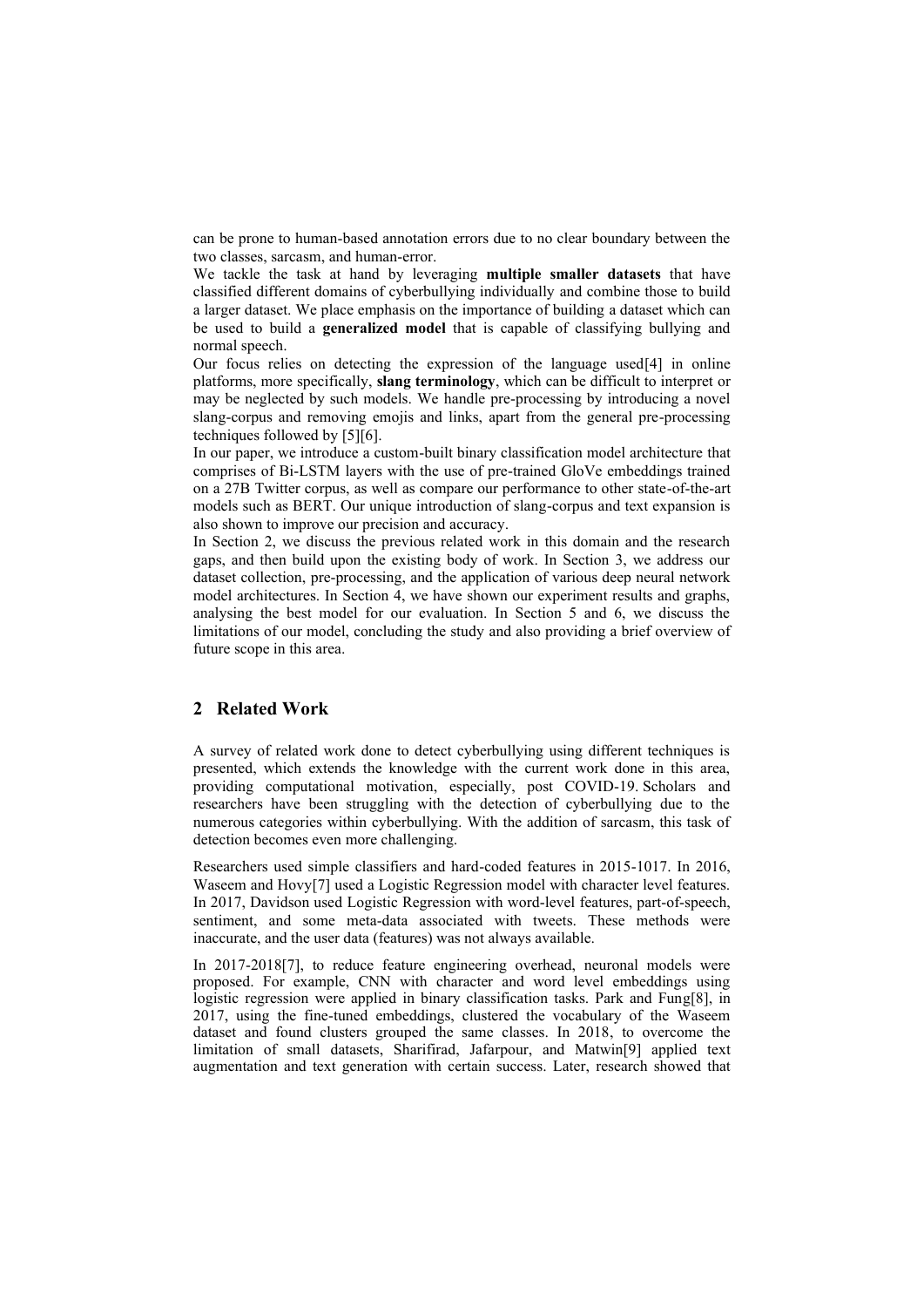logistic regression classifiers produced better results than lexicon-based classifiers.Karan and Snajder[10](2018) applied a frustratingly easy domain adaptation (FEDA) framework by joining two datasets A and B from different domains. Their features are used and classified with the use of SVM. Later in 2018, pre-trained word embedding with CNNs and GRUs was used, which resulted in improved accuracy.

Celestine Iwendi and Gautam Srivastava[11], in 2020, used double input, output gates, and forget gates on top of the traditional LSTM. Their experiment gave a higher accuracy on the cost of computational complexity. Self-attention models have also been used increasingly, and a review covering all approaches in recent years have been summarised in [12].

# **3 Methodology**

In our experimental approach, we divide our work methodology into four parts: Dataset Collection, Pre-processing, Model Architecture and our approach.

### **3.1 Dataset Collection**

We collected data from various open-source hate-speech datasets crowd-funded and annotated by several people which include:

- **WASEEM dataset (2016)** collected by Waseem and Hovy [13]consists of 9783 annotated tweets (expert), originally consisting of 16,914 tweets of which the rest have either been deleted or removed as of 2020. It is a manually annotated dataset which includes common racial or sexual slurs, attacks based on religion, or a form of hate speech directed towards a person of minority. The labels include sexism, racism and neither.
- **ENCASE Horizon 2020 hate-speech twitter** is a dataset made available through the paper "Large Scale Crowdsourcing and Characterization of Twitter Abusive Behavior".[5]It is collected through crowd-sourcing abusive behaviour, which has between 5-20 annotators. They have annotated 80k tweets out of which we managed to extract 57,179 tweets. The labels include normal, spam, abusive and hate as labels.
- **Kaggle Formspring data for Cyberbullying Detection** is from a Summer 2010 crawl[14] which includes 12,857 samples with labels as severity of cyberbullying from 0-10.

| Dataset Source | Cyberbullying |  |
|----------------|---------------|--|

**Table 1.** Dataset statistics with Binary Classification

| <b>Dataset Source</b> | Cyberbullying | Normal |
|-----------------------|---------------|--------|
| WASEEM                | 2031          | 7752   |
| ENCASE-H              | 20706         | 36473  |
| <b>FORMSPRING</b>     | 1124          | 11733  |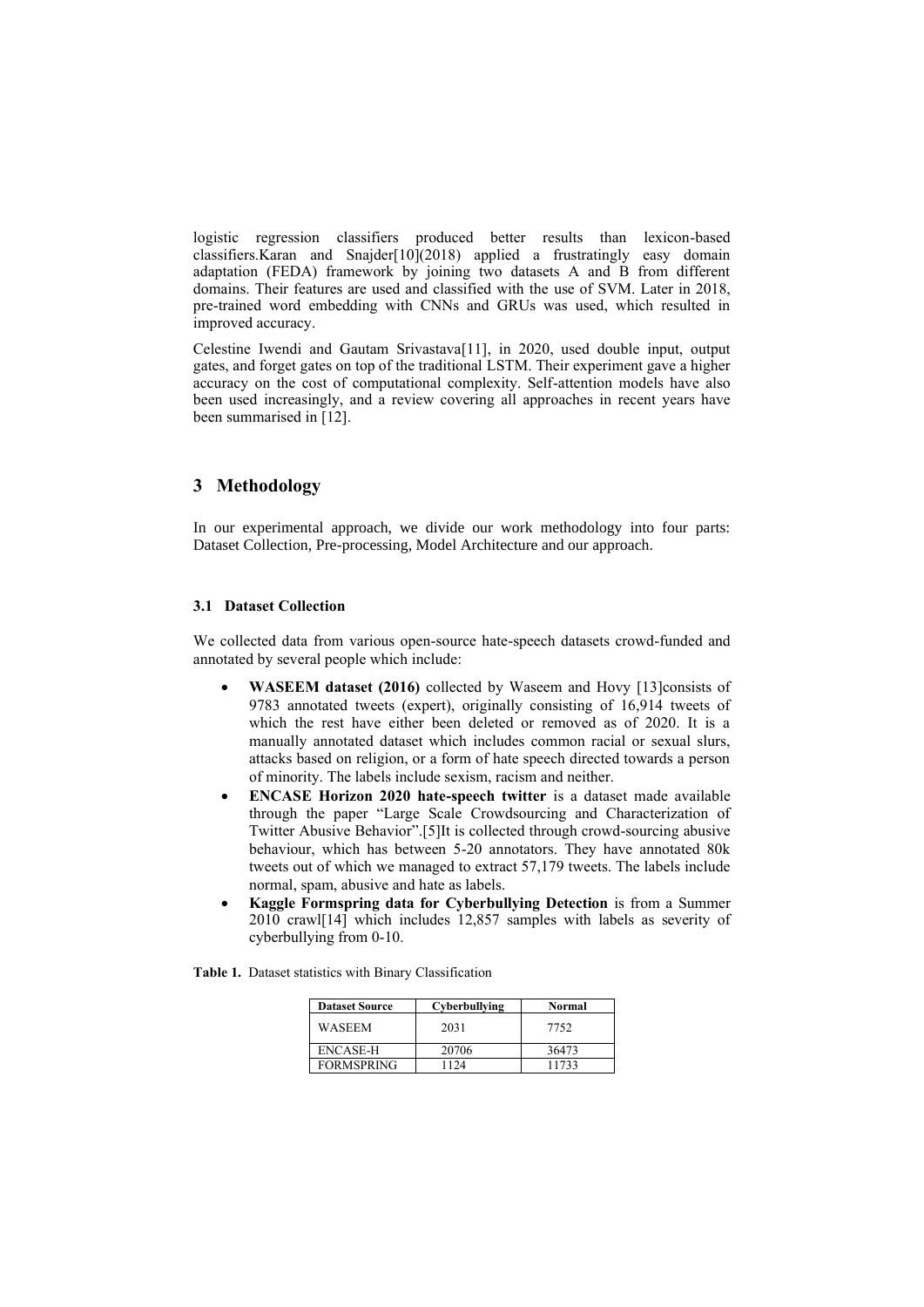| <b>Dataset Source</b> | Cyberbullying | Normal |
|-----------------------|---------------|--------|
| LOTAI                 |               |        |

We do not perform oversampling or under sampling on our dataset to adjust the distribution of classes as we want our dataset to reflect the true percentage of cyberbullying and normal speech found through online sources, where approximately 70% is from normal class, and the remaining 30% is from bullying class. Our dataset is split into 70% training set, 20% for the test set, and the remaining 10% was taken as a validation set to evaluate the performance of the model during training.

To understand the overall word usage throughout our dataset, we decided to use data visualization techniques such as a word cloud as shown below.

| ugy www.sayerpeoplethinka                              | omancome hate <sup>call sex</sup><br>ass <sub>via</sub> sexist |
|--------------------------------------------------------|----------------------------------------------------------------|
|                                                        | mean man say                                                   |
| <b>Want laugh Loud</b><br>back Slongtalk Life read See | home BXXXH play<br><b>uithink</b>                              |
|                                                        | Ldav<br>people                                                 |
| work: good<br>thing                                    | MxxxA love<br>video<br>care good                               |
| $\mathsf{f} \rho$                                      | need a<br>ಯ                                                    |
|                                                        | make Rut                                                       |

**Fig. 1.** Word Cloud of the normal class and bullying class (Strong words are masked)

# **3.2 Preprocessing**

As our data was obtained from different sources (Encase[5], FormSpring[14] and Waseem[13]), the data was very inconsistent and had to be properly pre-processed before it could be put to use for model training purposes. In the resulting dataset, a lot of slang language was found, which led us to the formation of our slang dictionary that converts most slang words into conversational English.

We have elaborated the steps below for preprocessing, by removal of:

- Removal of URLs
- Removal of Emojis
- Removal of mentions of Twitter users
- Removal of mention of retweets
- Removal of Hashtag.
- Removal of Stopwords
- Introduction of a Slang corpus
- Lemmatization of words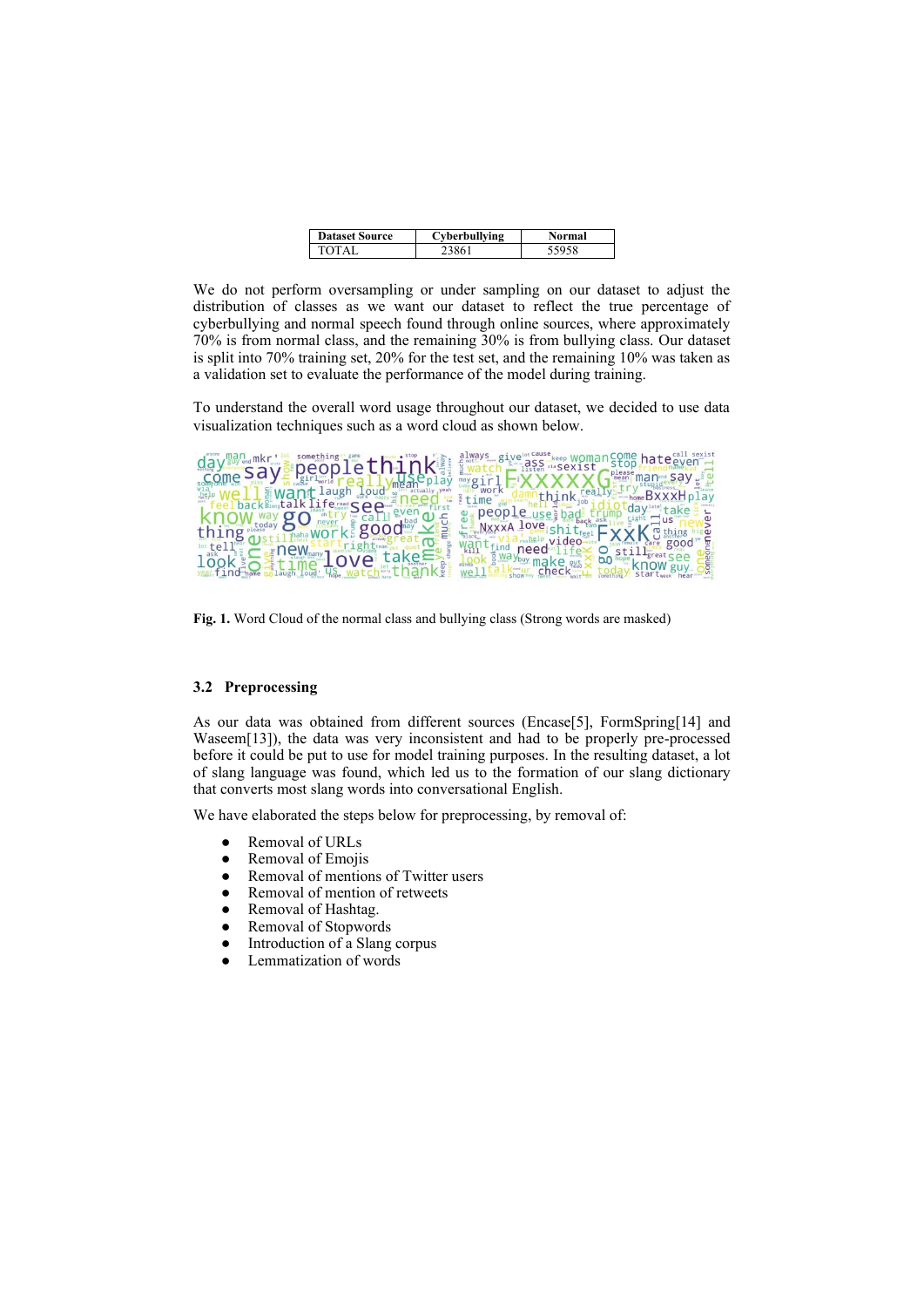#### **a) Formation Of Slang Corpus**

As the dataset contains the use of urban slang lingo[15], which is extremely common among social media platforms, and it is vital to handle it. It has no literal meaning, making it difficult for the model to understand the sentiment and its impact on cyberbullying. Hence, we introduce a corpus which consists of 406 English Slang words and their meaning. The key is to understand the impact of the use of slang terminology on classification of cyberbullying by the use of text expansion using the slang-abusive corpus before training the model. For example:

"mofo" : "m\*\*\*\*\*f\*\*\*\*\*\*r", "SOB" : "son of a b\*\*\*h"

#### **b) Lemmatization Of Words**

In linguistics, lemmatization is the method of grouping the inflected forms of a word together so that they can be analysed as a single object, defined by the lemma or dictionary form of the word. Lemmatization relies on the proper recognition of the root word and its meaning in a sentence, as well as in the wider sense of that sentence, such as adjacent words. Eg: Crying, Cried, Cry, Cries results into Cry.

# **4 Model Architecture**



Fig. 2. Flowchart of the methodology

For the detection of cyberbullying, we tried various techniques using different pretrained embeddings. We also made a custom model. The custom LSTM model does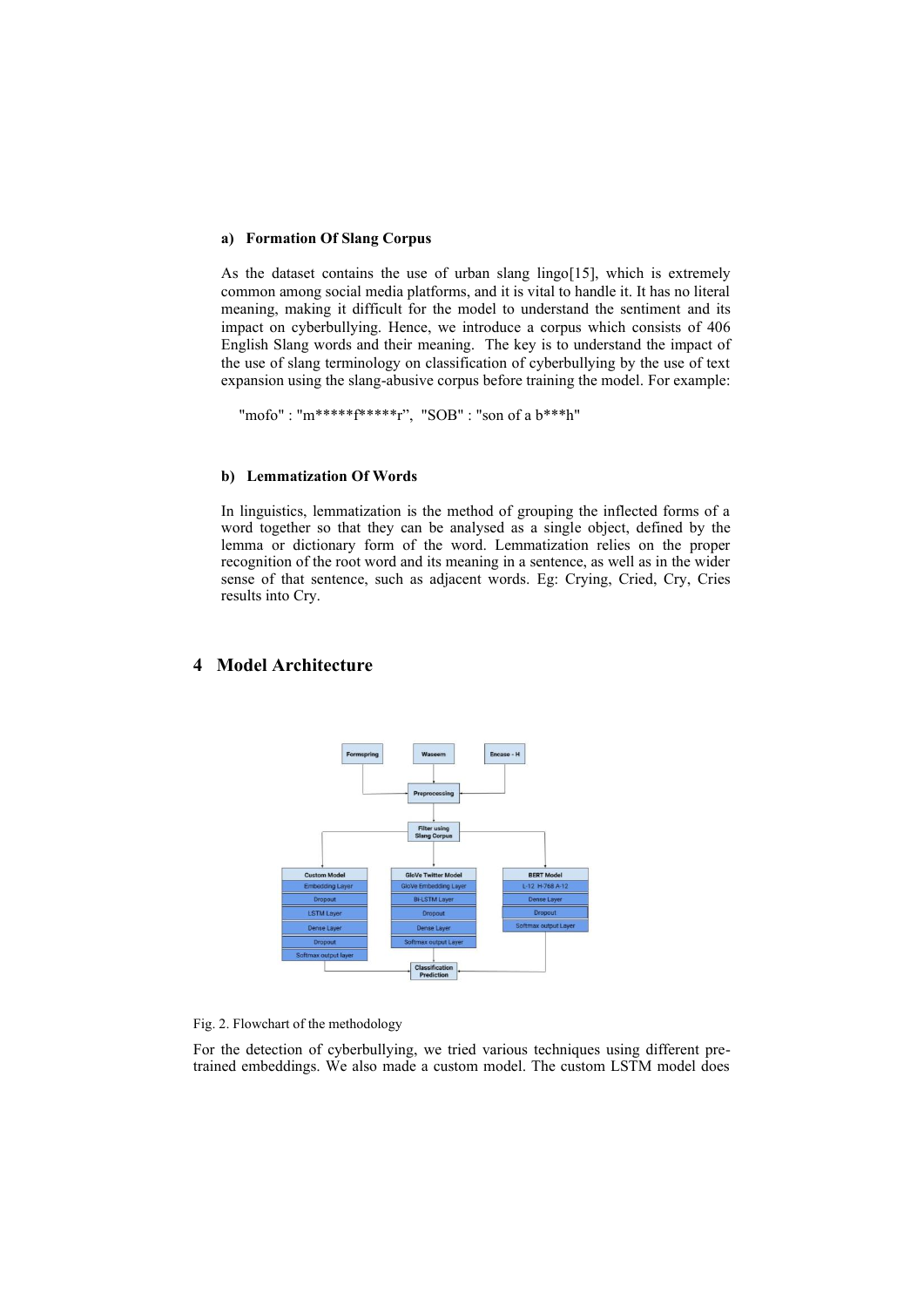not consist of any pre-trained embeddings, the data is tokenized and then a vocabulary index is formed based on word frequency. The dropout layers used are 0.4 and 0.5. The embedding layer output dimension is 100.

We also decided to experiment with GloVe (Global Vectors for Word Representation) pre-trained word embeddings, using the embedding trained on 2B tweets, 27B tokens and used 100-dimension vectors. We chose to use this particular pre-trained version of GloVe as it is indicative of our training data which is also mostly taken from Twitter. The model's architecture contains a bidirectional-LSTM layer to predict the sentiment of the text with greater accuracy before the output layer. Bidirectional recurrent neural networks (RNN) bring together two separate RNNs.

This arrangement allows the networks to provide backward and forward sequence information at all steps.

$$
\hat{y}(t) = g(Wy \left[ \frac{d}{dt}(t) \frac{1}{\sqrt{a}} \right] + b_y
$$
\n
$$
\hat{y}(t): \text{Output prediction of the layer at time } t
$$
\n
$$
Wy: Weight of the layer
$$
\n
$$
by: Bias
$$
\n(1)

Equation (1) specifies the formula for Bi-LSTM. The model is compiled using the nadam optimizer and is trained for 20 epochs.

Lastly, we decided to experiment with Transformer models. Transformer models such as various BERT, XLNet, have seen a lot of success in hate-speech text classification tasks[16]. BERT is Bidirectional Encoder Representations from Transformers. We use the 'bert-base-uncased' model with pre-trained word embeddings. BERT-base consists of 12 layers, 768 hidden layers, and 12 heads for multi headed-attention which captures the broader relationships between words as compared to a single attention mechanism.

This has revolutionized NLP tasks as it is a self-attention model where the entire sequence of words is read simultaneously by the encoder, as opposed to directional models which read the text input sequentially (left-to-right or right-to-left). It is defined as bidirectional, however, describing it as non-directional is more precise. This function allows the model to gain understanding of a word based upon the left and right surrounding word.

It takes input of text in the following format:

- [SEP] marker for ending of a sentence
- [CLS] Token added to the start of each sentence as indicator of classification task
- [PAD] padding for fixed length input to pad shorter sequences
- The rest is encoded by the use of the [UNK] (unknown) token

For the BERT pre-trained model, we modify the end layers by using a dense ReLU layer followed by a dropout of 0.3. Finally, a softmax output layer is used for the binary classification. The results obtained by the following models on the use of slang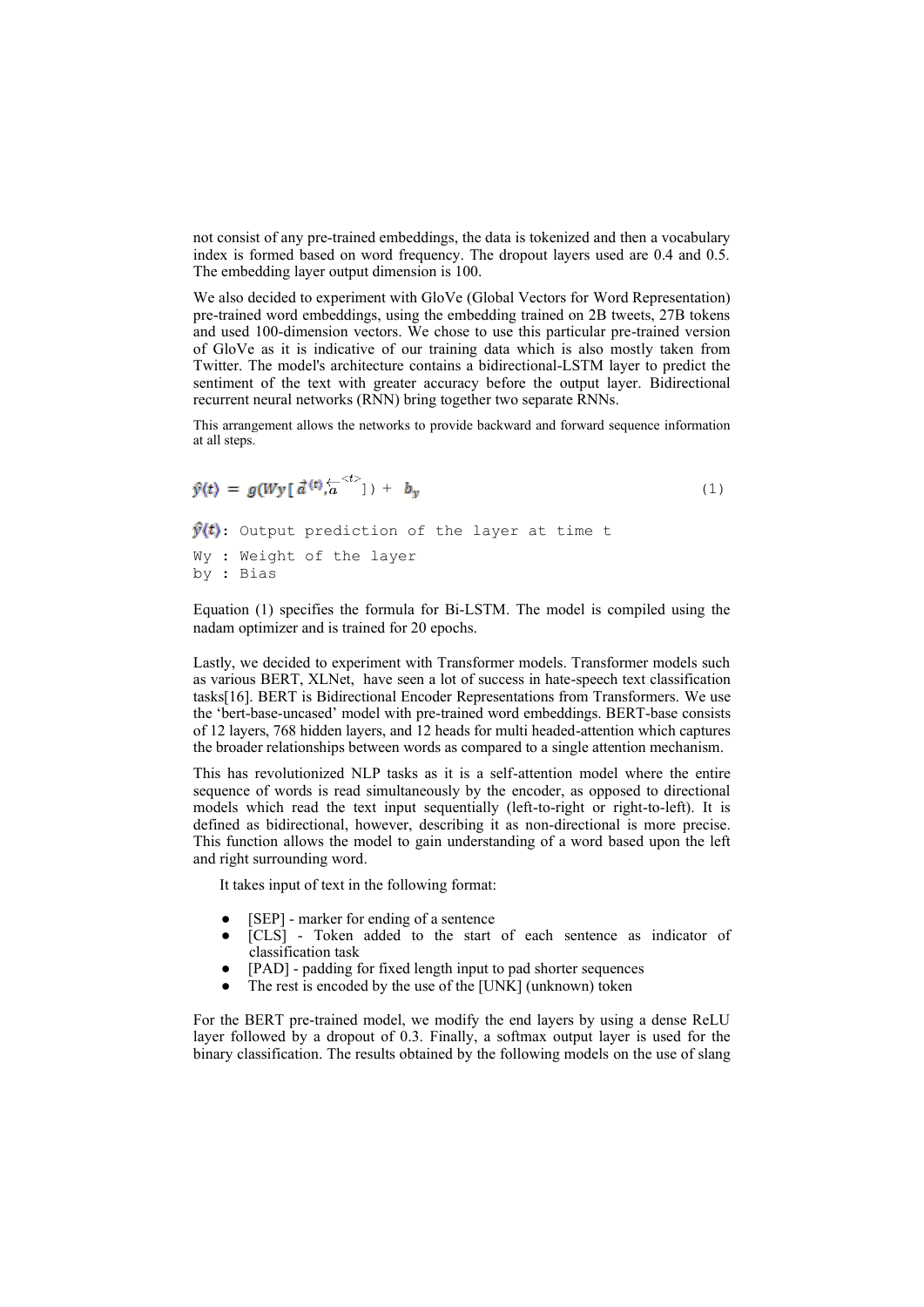corpus in the filtering during preprocessing as well as without it on the overall dataset are illustrated in the table below.

# **5 Experiments And Results**

After experimenting with our custom, GloVe and BERT model, we have used various evaluation metrics in order to understand and holistically assess our model performance. In addition to the consideration of accuracy, we also look at other metrics such as ROC Curve (Receiver operating characteristic curve), confusion matrix over new data, F1 score, precision and recall. The result for this comparison above are shown in the table below:

| <b>Dataset</b>               | <b>Evaluation Metric</b> |                   |                  |                 |          |      |
|------------------------------|--------------------------|-------------------|------------------|-----------------|----------|------|
|                              | Model                    |                   | <b>Precision</b> | <b>F1 Score</b> | Accuracy | AUC  |
| ENCASE+                      |                          | Custom            | 0.84             | 0.69            | 0.84     | 0.84 |
| Formspring+<br>WASEEM WITH   | $\overline{2}$ .         | GloVe-<br>twitter | 0.84             | 0.69            | 0.85     | 0.84 |
| <b>SLANG</b>                 | 3.                       | <b>BERT</b>       | 0.67             | 0.72            | 0.84     | 0.88 |
| ENCASE+                      |                          | Custom            | 0.76             | 0.69            | 0.84     | 0.84 |
| Formspring+<br><b>WASEEM</b> | 2.                       | GloVe-<br>twitter | 0.83             | 0.70            | 0.85     | 0.84 |
| WITHOUT<br><b>SLANG</b>      | 3.                       | <b>BERT</b>       | 0.66             | 0.70            | 0.83     | 0.87 |

**Table 2.** Experiment results for binary classification

In addition, our use of the slang corpus has effectively proven useful as it has helped improve the F1 score on the combined dataset using BERT model and has shown an increase in precision in all models tested, especially, the custom LSTM model where **precision has improved by 8%**. This is a useful finding as it has reflected a reduction in the false positive rate. This is crucial in terms of application purposes where our goal is to reduce false positives and not wrongly accuse anyone of cyberbullying.

Furthermore, the table below shows the results for ENCASE and WASEEM using the slang preprocessing.

| <b>Dataset Source</b> | Model       | Precision | F1 Score | Accuracy |  |
|-----------------------|-------------|-----------|----------|----------|--|
| ENCASE-H              | Custom      | 0.82      | 0.73     | 0.82     |  |
|                       | GloVe-      | 0.87      |          | 0.82     |  |
|                       | twitter     |           | 0.71     |          |  |
|                       | <b>BERT</b> | 0.87      | 0.82     | 0.88     |  |
| <b>WASEEM</b>         | Custom      | 0.86      | 0.75     | 0.91     |  |
|                       | GloVe-      |           | 0.75     |          |  |
|                       | twitter     | 0.86      |          | 0.91     |  |
|                       | <b>BERT</b> | 0.82      | 0.73     | 0.90     |  |

**Table 3.** Experiment results for individual datasets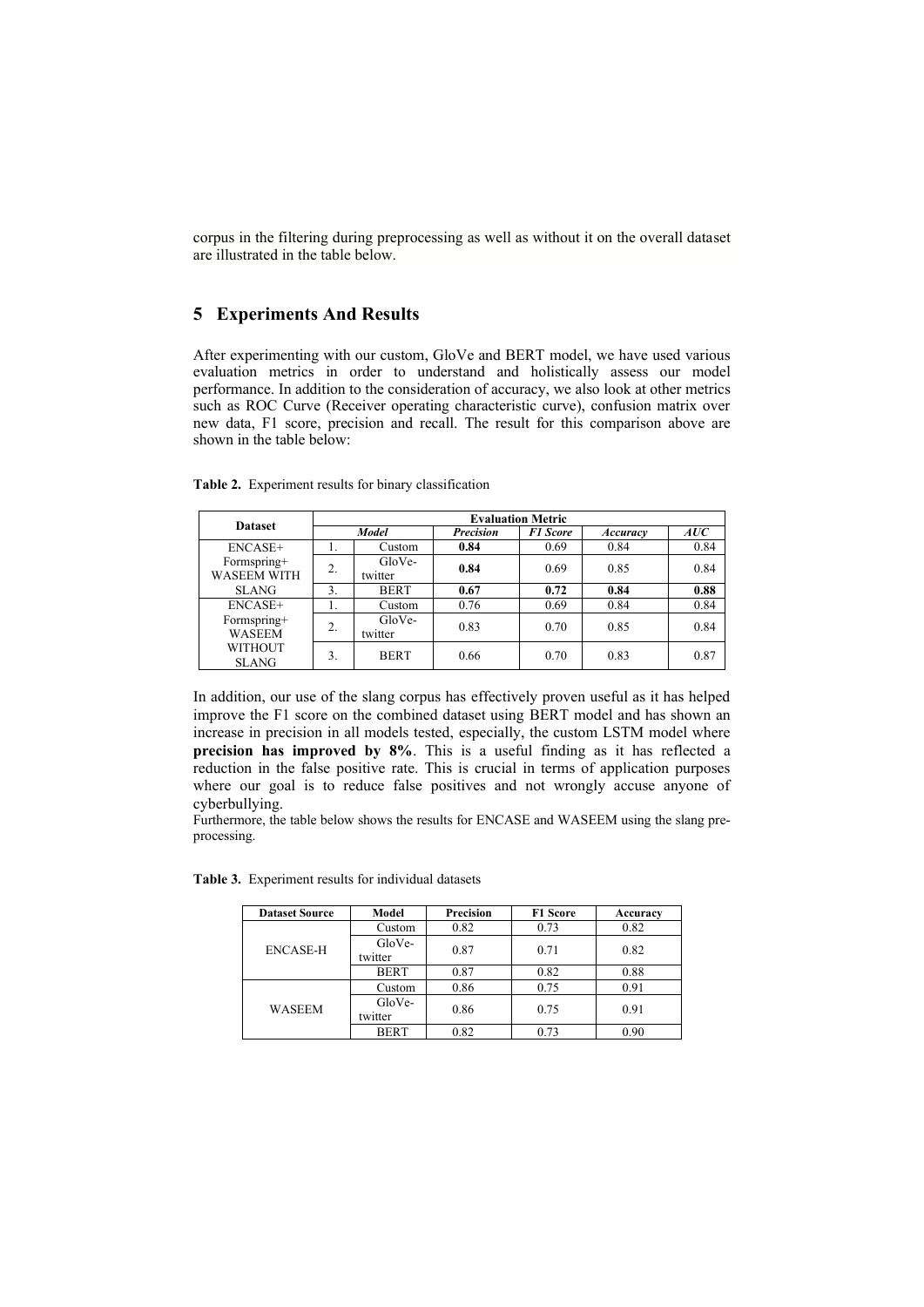In comparison to previous work done on datasets, our GloVe model using Bi-LSTM outperforms the previous work result[17] on the Twitter (WASEEM) dataset, giving a higher precision on the positive bullying class.



**Fig. 3.** ROC curve for BERT Model on combined dataset and extracting weight measure of individual words in BERT prediction model

We use the ROC curve as a metric as it is a better indication compared to accuracy, which is not the best metric in the case of datasets which are not imbalanced. The BERT model reflects the highest area under the curve of 0.88 over the combined dataset using the slang preprocessing function.

### **6 Limitations**

Our work so far is limited to binary classification of cyberbullying. As we are aware, cyberbullying can be further categorized into the categories of sexism, racism, abusive, hate and spam as seen in the Waseem and ENCASE-H hate-speech datasets. The analysis can be further extended to a multi-classification task in order to evaluate how well the models proposed are able to classify within those categories.

In addition, the classification task is very subjective, because the decision on whether something is considered as cyberbullying or not is dependent on the annotator's perspective, the culture, country as well as the age and maturity of the person. This raises questions regarding the authenticity and ability of the annotator to correctly classify the tweets, and in the WASEEM dataset there were found to be some false positives (falsely classified as bullying) and false negatives (falsely classified as normal) within the dataset. This can affect the results of our model and is therefore, a limitation.

Moreover, sarcasm[18] is difficult to detect in text. Since we have not explicitly handled sarcasm, some of the false positives (FP) that we encountered in our model were classified as cyberbullying but were actually normal tweets. Many of these tweets that have cyberbullying that are wrongly classified are those that do not necessarily contain any vulgar or abusive terms that have a strong sentiment towards a particular class.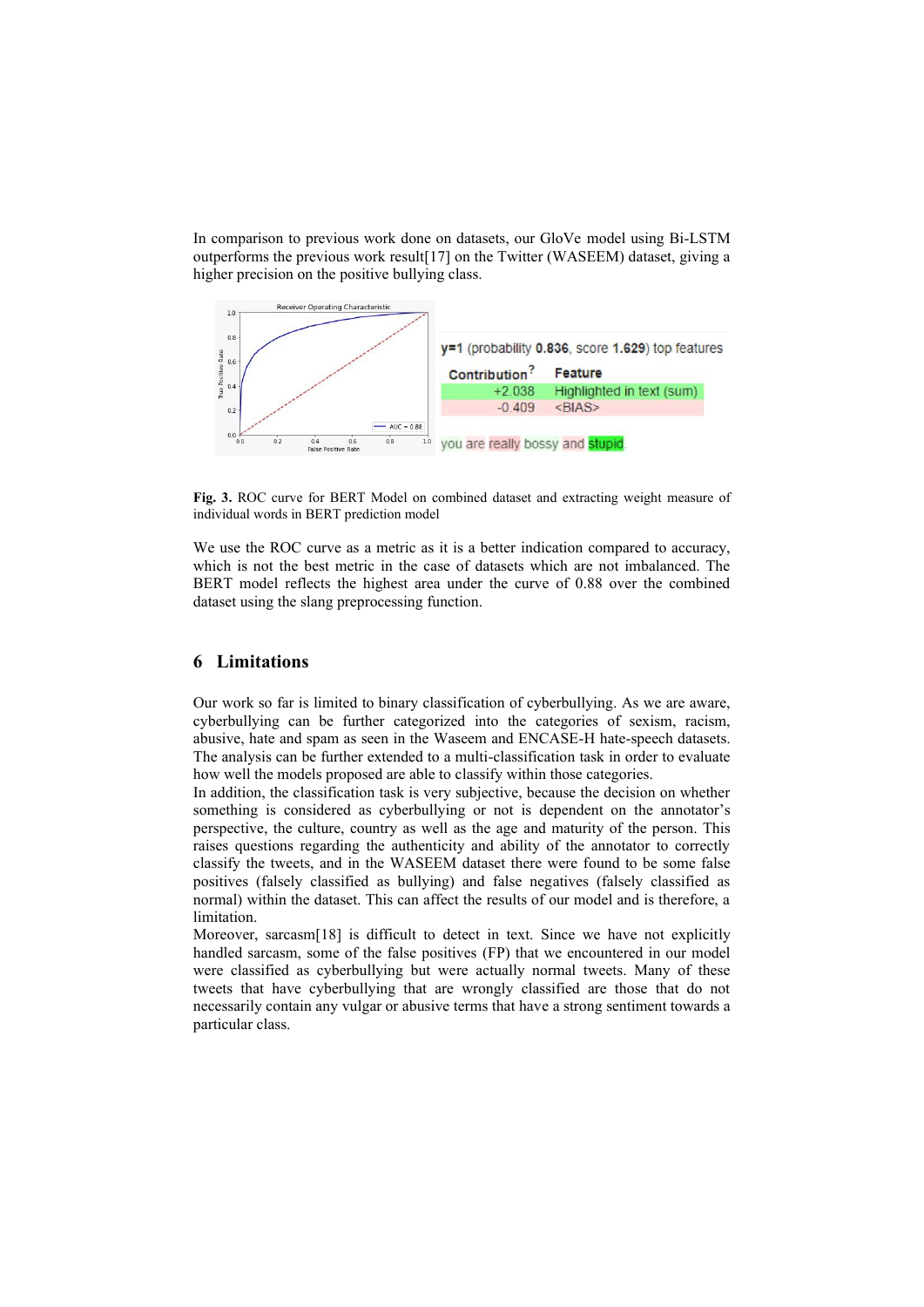# **7 Conclusion And Future Scope**

Conflating hate material with offensive or innocent words prompts automated cyberbullying detection software to inappropriately mark user-generated content. Not resolving this topic may have significant negative effects such as defaming the users. In order to increase the efficiency of a detection method and generalize it to new datasets, we suggest a transfer learning approach that benefits the pre-trained language model BERT. In addition, our use of slang preprocessing corpus can further be extended by increasing the number of words in the corpus, which currently consists of 406 words.

As our current model is limited to just binary classification of cyberbullying, it doesn't help us to determine the severity of bullying in motion. To further expand on this work, the use of multi classification will be capable of classifying bullying within various classes such as Racism, Sexism, Abusive and Hateful and will also be able to determine the severity of bullying which will be able to create a safe environment with very few false positives.

Furthermore, more increasingly, memes[19] are becoming a popular medium in order to express opinions online and are a newer form of cyberbullying which is significantly more difficult to detect. The future development is to be done in a manner in which the resulting model can analyse the sentiment of a meme and detect any harmful intents.

The dataset is used from limited types of sources and does not represent bullying completely and hence the trained model cannot detect all forms of bullying in all communities. But as previous work done shows, a model cannot work for all communities[20] which perceive bullying differently, we must find some better way of detecting cyber bullying across different communities by introducing diversity of type of language used and regions within our datasets.

# **References**

- 1. Khan G (2020) Screen Time Is up-and so Is Cyberbullying. In: Natl. Geogr. Mag.https://www.nationalgeographic.co.uk/science-andtechnology/2020/10/screen-time-use-is-up-and-so-is-cyberbullying.
- 2. Smith PK, Mahdavi J, Carvalho M, Fisher S, Russell S, Tippett N (2008) Cyberbullying: its nature and impact in secondary school pupils. J Child Psychol Psychiatry 49:376–385 . https://doi.org/10.1111/j.1469- 7610.2007.01846.x
- 3. SLONJE R, SMITH PK (2008) Cyberbullying: Another main type of bullying? Scand J Psychol 49:147–154 https://doi.org/https://doi.org/10.1111/j.1467-9450.2007.00611.x
- 4. Menesini E, Nocentini A, Palladino BE, Frisén A, Berne S, Ortega-Ruiz R, Calmaestra J, Scheithauer H, Schultze-Krumbholz A, Luik P, Naruskov K, Blaya C, Berthaud J, Smith PK (2012) Cyberbullying definition among adolescents: a comparison across six European countries. Cyberpsychol Behav Soc Netw 15:455–463 . https://doi.org/10.1089/cyber.2012.0040